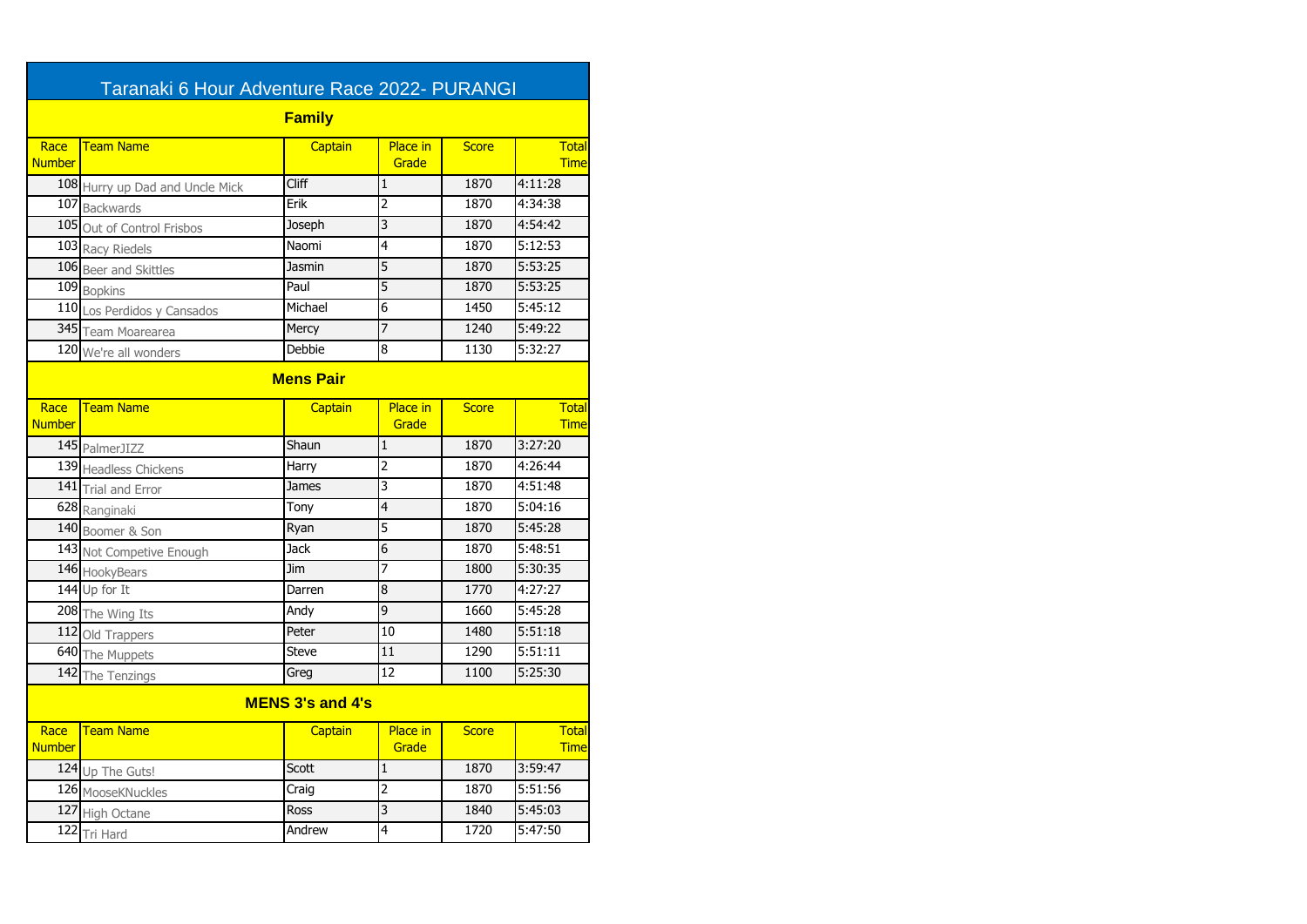| <b>Mixed Pairs</b>    |                                       |                |                          |              |                             |  |
|-----------------------|---------------------------------------|----------------|--------------------------|--------------|-----------------------------|--|
| Race<br><b>Number</b> | <b>Team Name</b>                      | Captain        | <b>Place in</b><br>Grade | <b>Score</b> | <b>Total</b><br><b>Time</b> |  |
|                       | 123 Panda                             | Phil           | $\mathbf 1$              | 1870         | 4:32:00                     |  |
|                       | 157 OMU Duo                           | Kallum         | $\overline{2}$           | 1870         | 4:52:24                     |  |
|                       | $156$ GnT                             | Georgia        | $\overline{3}$           | 1870         | 5:00:34                     |  |
|                       | 154 Huff & Puff                       | Caroline       | 4                        | 1870         | 5:15:53                     |  |
|                       | 632 Team Tonga                        | Jono           | 5                        | 1870         | 5:15:57                     |  |
|                       | 610 I B Pro Fun                       | Nicola         | 6                        | 1870         | 5:21:37                     |  |
|                       | 641 Who is doing the Nav              | Sophie         | 7                        | 1870         | 5:27:15                     |  |
| 167                   | No! The other left                    | Monique        | $\overline{8}$           | 1870         | 5:44:50                     |  |
| <b>161</b>            | Heatwave                              | Luke           | $\overline{9}$           | 1870         | 5:53:34                     |  |
|                       | 151 Lost and arguing                  | Christy        | 10                       | 1840         | 4:42:27                     |  |
|                       | 641 Team Pleb                         | Sam            | 11                       | 1770         | 5:49:54                     |  |
|                       | 202 Team Vicky (cos Adam doesnt get a | Adam           | $\overline{12}$          | 1720         | 5:56:42                     |  |
|                       | 152 Downhill Specialists              | Andrew         | 13                       | 1570         | 5:51:06                     |  |
|                       | 165 Google Farmers                    | Katrina        | 14                       | 1570         | 5:57:47                     |  |
|                       | 150 Suck it up Buttercup              | Teresa         | 15                       | 1520         | $\overline{5:}37:05$        |  |
|                       | 118 Just the two of us                | Stuart         | 16                       | 1360         | 5:44:34                     |  |
|                       | 112 Mac n Cheese                      | Gerry          | $\overline{17}$          | 1340         | 5:39:32                     |  |
| $201_{38J}$           |                                       | <b>John</b>    | 18                       | 1180         | 5:24:36                     |  |
| 643                   | CruzinBs                              | <b>Stella</b>  | 19                       | 1170         | 5:34:51                     |  |
| Mixed 3's and 4's     |                                       |                |                          |              |                             |  |
| Race<br><b>Number</b> | <b>Team Name</b>                      | Captain        | <b>Place in</b><br>Grade | <b>Score</b> | Total<br><b>Time</b>        |  |
|                       | 203 Meat and 2 veg                    | Amber          | $\overline{1}$           | 1870         | 4:48:37                     |  |
|                       | 207 Premier Heating DeadBeat Dadz     | <b>Brad</b>    | $\overline{2}$           | 1870         | 5:42:52                     |  |
|                       | 122 The Lost Auclanders               | <b>Frances</b> | $\overline{3}$           | 1870         | 5:46:09                     |  |
| 128                   | Lost Jafas                            | Matthew        | 4                        | 1810         | 5:52:49                     |  |
|                       | 212 TeamBob                           | Craig          | 5                        | 1550         | 5:50:09                     |  |
|                       | 206 Woods Gone Wild                   | Melissa        | 6                        | 1480         | 5:45:53                     |  |
|                       | 204 Awesomeness right here!           | Janie          | 7                        | 1290         | 5:51:21                     |  |
|                       | 237 The Fleet Footed Flamingoes       | Charlotte      | 8                        | 1210         | 5:49:49                     |  |
| 205                   | Rip Ship and Bust                     | Alicia         | 9                        | 1140         | 5:47:39                     |  |
| <b>Womens Pairs</b>   |                                       |                |                          |              |                             |  |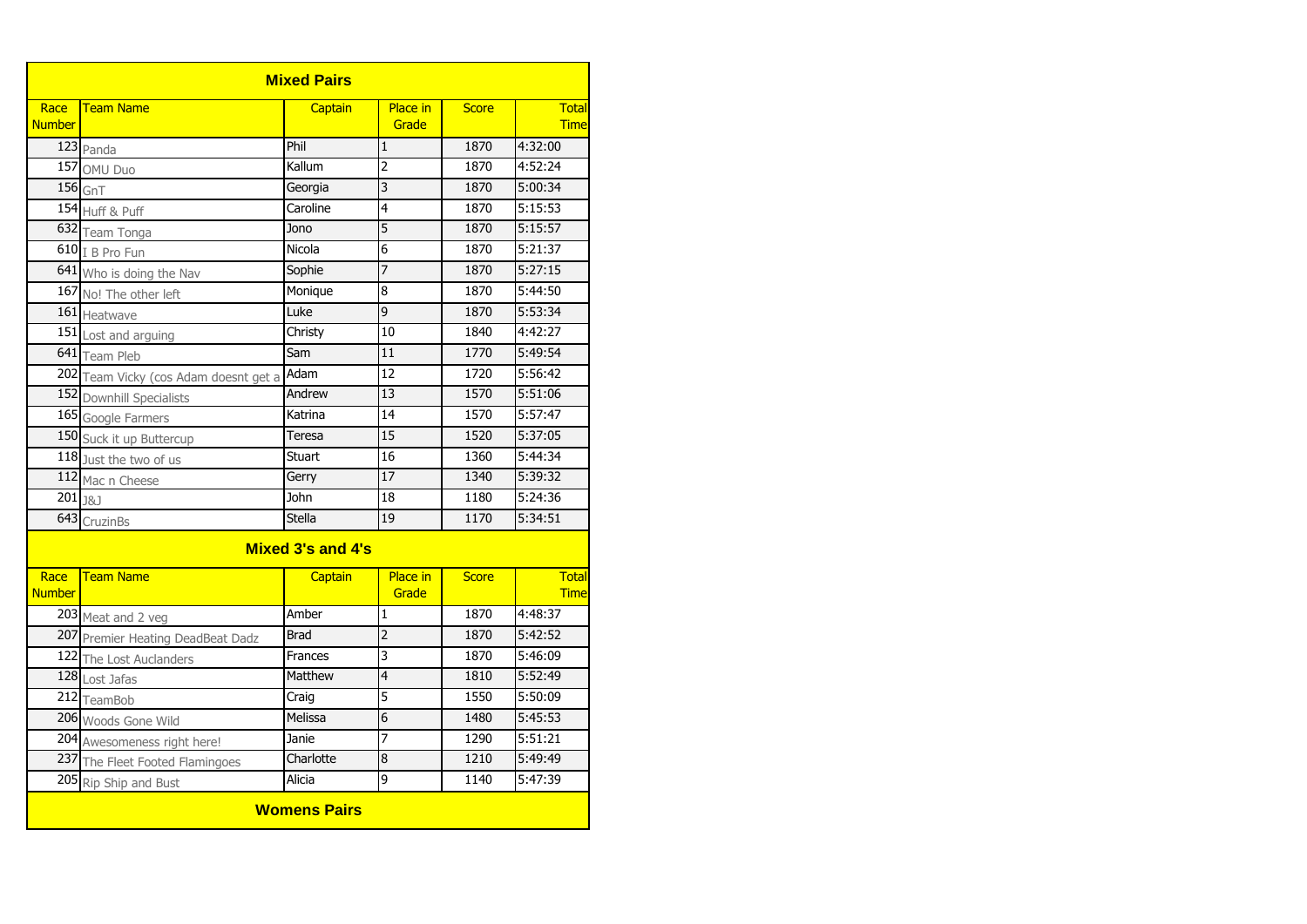| Race<br><b>Number</b>     | <b>Team Name</b>                     | Captain        | <b>Place in</b><br>Grade | <b>Score</b> | <b>Total</b><br><b>Time</b> |  |
|---------------------------|--------------------------------------|----------------|--------------------------|--------------|-----------------------------|--|
|                           | 606 Streamlined                      | Joanna         | $\mathbf{1}$             | 1690         | 5:51:52                     |  |
|                           | 614 Team Reid & Evans                | Amanda         | $\overline{2}$           | 1630         | 5:44:06                     |  |
|                           | 608 We who shall not be named        | <b>Brooke</b>  | 3                        | 1580         | 5:43:22                     |  |
|                           | 618 vw Sisters                       | Kate           | 4                        | 1580         | 5:43:50                     |  |
|                           | 111 The Beanies saved us             | Jenny          | 5                        | 1570         | 5:56:09                     |  |
|                           | 119 Anna+Julia 4 Ukraine             | Anna           | $\overline{6}$           | 1520         | 5:30:49                     |  |
|                           | 629 2 mode mums                      | Lara           | $\overline{7}$           | 1420         | 5:39:33                     |  |
|                           | 116 G squared                        | Geraldine      | $\overline{8}$           | 1380         | 5:41:50                     |  |
|                           | 617 Always Smiling                   | <b>Bridget</b> | $\overline{9}$           | 1280         | 5:54:51                     |  |
|                           | 637 PSYCHEDELIC Hedgehogs            | Ann            | 10                       | 1030         | 5:45:58                     |  |
| <b>Womens 3's and 4's</b> |                                      |                |                          |              |                             |  |
| Race<br><b>Number</b>     | <b>Team Name</b>                     | Captain        | Place in<br>Grade        | <b>Score</b> | <b>Total</b><br><b>Time</b> |  |
|                           | 603 Orange Roughies - the crazy ones | Jenna          | $\mathbf 1$              | 1870         | 5:38:36                     |  |
|                           | 622 Running with the Rawlinsons      | Vicky          | $\overline{2}$           | 1580         | 5:50:55                     |  |
|                           | 621 Zebra Zepanty                    | Diana          | $\overline{3}$           | 1430         | 5:49:16                     |  |
|                           | 604 Zepanty                          | Marianna       | 4                        | 1430         | 5:49:17                     |  |
| 222                       | Wannabe bee bee                      | Kelly          | $\overline{5}$           | 1420         | 5:58:14                     |  |
|                           | 611 Come Find Us                     | Alice          | $\overline{6}$           | 1380         | 5:31:48                     |  |
|                           | 609 Off Course                       | <b>Jackie</b>  | 7                        | 1360         | 5:47:17                     |  |
|                           | 620 S.W.A.T.T                        | <b>Brooke</b>  | $\overline{8}$           | 1300         | 5:51:24                     |  |
|                           | 610 Four Free loose wahooer          | Carla          | $\overline{9}$           | 1240         | 5:40:46                     |  |
|                           | 642 Wahine                           | Sophie         | 10                       | 1180         | 5:13:45                     |  |
|                           | 600 Come catch us                    | Zoe            | 11                       | 1000         | 5:49:38                     |  |
|                           | 601 Will climb for views             | Jodie          | $\overline{12}$          | 780          | 5:37:35                     |  |
| 101                       | <b>Tiki Tourists</b>                 | Megan          | 13                       | 720          | 5:43:21                     |  |
| <b>School Boys</b>        |                                      |                |                          |              |                             |  |
| Race<br><b>Number</b>     | <b>Team Name</b>                     | Captain        | Place in<br>Grade        | <b>Score</b> | <b>Total</b><br><b>Time</b> |  |
|                           | 221 MTB Muppets                      | Cory           | $\overline{1}$           | 1870         | 4:08:00                     |  |
|                           | 217 Bush Whackers                    | <b>Mathias</b> | $\overline{2}$           | 1870         | 4:13:09                     |  |
|                           | 209 Finless Sharks                   | Alan           | $\overline{3}$           | 1870         | 4:13:41                     |  |
|                           | 215 FDMC Yuri                        | Anthony        | 4                        | 1870         | 4:46:29                     |  |
|                           | 623 FDMC/SHGC Junior A               | Isaac          | $\overline{5}$           | 1870         | 5:28:16                     |  |